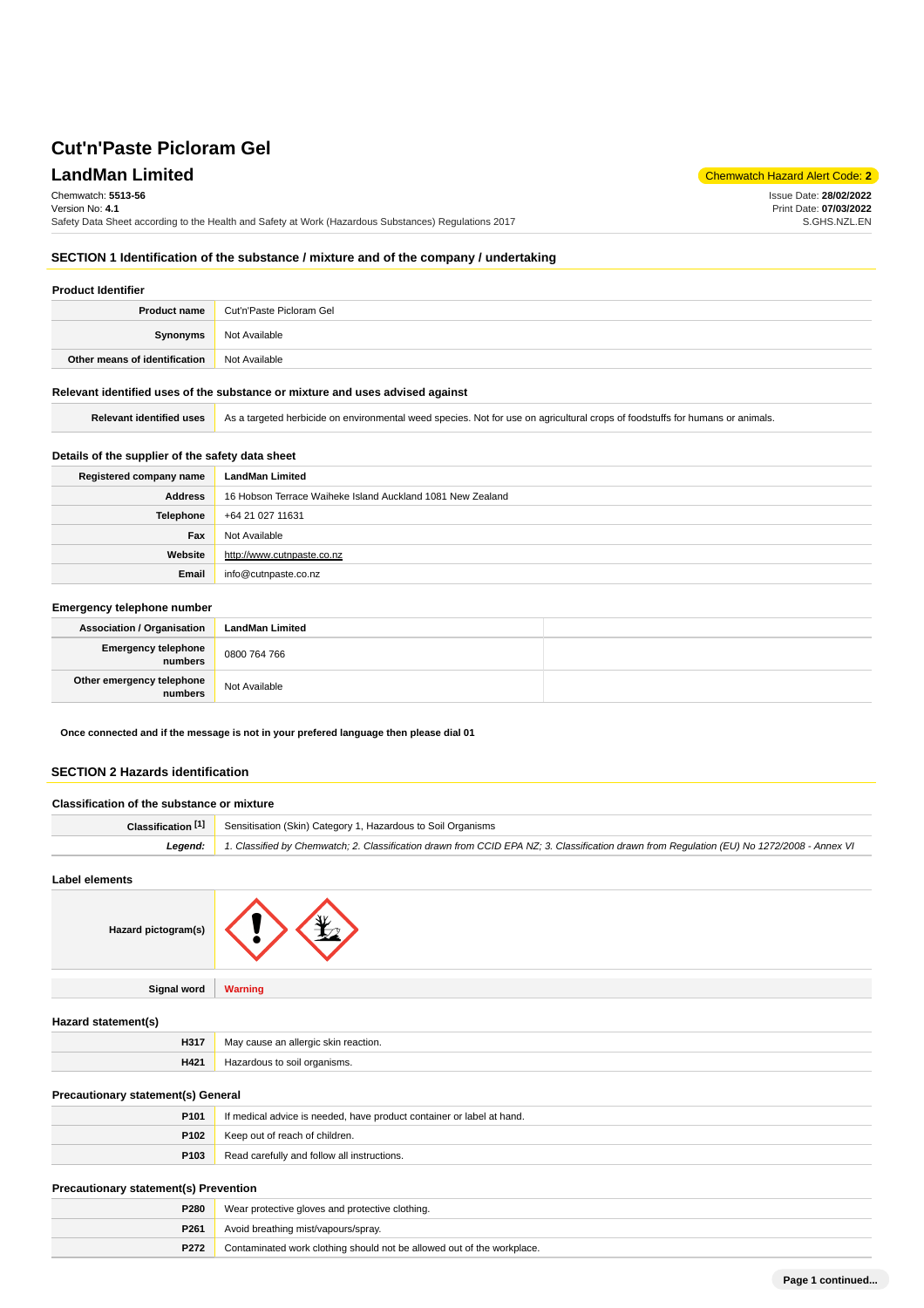# Page **2** of **7 Cut'n'Paste Picloram Gel**

# **Precautionary statement(s) Response**

|           | <b>P302+P352</b> IF ON SKIN: Wash with plenty of water.          |
|-----------|------------------------------------------------------------------|
| P333+P313 | If skin irritation or rash occurs: Get medical advice/attention. |
| P362+P364 | Take off contaminated clothing and wash it before reuse.         |

### **Precautionary statement(s) Storage**

Not Applicable

**Precautionary statement(s) Disposal**

**P501** Dispose of contents/container to authorised hazardous or special waste collection point in accordance with any local regulation.

# **SECTION 3 Composition / information on ingredients**

### **Substances**

See section below for composition of Mixtures

### **Mixtures**

| <b>CAS No</b> | %[weight]                                                                                                                                                                                              | Name                                       |
|---------------|--------------------------------------------------------------------------------------------------------------------------------------------------------------------------------------------------------|--------------------------------------------|
| 2545-60-0     | 4.3                                                                                                                                                                                                    | picloram, potassium salt                   |
| Not Available | balance                                                                                                                                                                                                | Ingredients determined not to be hazardous |
| Legend:       | 1. Classified by Chemwatch; 2. Classification drawn from CCID EPA NZ; 3. Classification drawn from Regulation (EU) No 1272/2008 - Annex VI;<br>4. Classification drawn from C&L: * EU IOELVs available |                                            |

### **SECTION 4 First aid measures**

| Description of first aid measures |                                                                                                                                                                                                                                                                                                                                                                                                                                                                                                   |
|-----------------------------------|---------------------------------------------------------------------------------------------------------------------------------------------------------------------------------------------------------------------------------------------------------------------------------------------------------------------------------------------------------------------------------------------------------------------------------------------------------------------------------------------------|
| <b>Eye Contact</b>                | If this product comes in contact with the eyes:<br>▶ Wash out immediately with fresh running water.<br>Ensure complete irrigation of the eye by keeping eyelids apart and away from eye and moving the eyelids by occasionally lifting the upper<br>and lower lids.<br>Seek medical attention without delay; if pain persists or recurs seek medical attention.<br>Removal of contact lenses after an eye injury should only be undertaken by skilled personnel.                                  |
| <b>Skin Contact</b>               | If skin contact occurs:<br>Immediately remove all contaminated clothing, including footwear.<br>Flush skin and hair with running water (and soap if available).<br>Seek medical attention in event of irritation.                                                                                                                                                                                                                                                                                 |
| Inhalation                        | If fumes or combustion products are inhaled remove from contaminated area.<br>Lay patient down. Keep warm and rested.<br>▶ Prostheses such as false teeth, which may block airway, should be removed, where possible, prior to initiating first aid procedures.<br>Apply artificial respiration if not breathing, preferably with a demand valve resuscitator, bag-valve mask device, or pocket mask as trained.<br>Perform CPR if necessary.<br>Transport to hospital, or doctor, without delay. |
| Ingestion                         | If swallowed do <b>NOT</b> induce vomiting.<br>► If vomiting occurs, lean patient forward or place on left side (head-down position, if possible) to maintain open airway and prevent aspiration.<br>• Observe the patient carefully.<br>▶ Never give liquid to a person showing signs of being sleepy or with reduced awareness; i.e. becoming unconscious.<br>Give water to rinse out mouth, then provide liquid slowly and as much as casualty can comfortably drink.<br>Seek medical advice.  |

# **Indication of any immediate medical attention and special treatment needed**

Treat symptomatically.

# **SECTION 5 Firefighting measures**

# **Extinguishing media**

**F** There is no restriction on the type of extinguisher which may be used.

Use extinguishing media suitable for surrounding area.

### **Special hazards arising from the substrate or mixture**

| <b>Fire Incompatibility</b>                  | None known.                                                                                                                                                                      |  |
|----------------------------------------------|----------------------------------------------------------------------------------------------------------------------------------------------------------------------------------|--|
| Advice for firefighters                      |                                                                                                                                                                                  |  |
|                                              |                                                                                                                                                                                  |  |
| the company of the company of the company of | Alert Fire Brigade and tell them location and nature of hazard.<br><b>K AAL</b> contracted the contracted of the contracted of the contracted of the contracted $\boldsymbol{P}$ |  |

| <b>Fire Fighting</b>         | Wear breathing apparatus plus protective gloves in the event of a fire.                                                                            |  |  |
|------------------------------|----------------------------------------------------------------------------------------------------------------------------------------------------|--|--|
|                              | Prevent, by any means available, spillage from entering drains or water courses.                                                                   |  |  |
| <b>Fire/Explosion Hazard</b> | Non combustible.<br>Not considered a significant fire risk, however containers may burn.<br>May emit poisonous fumes.<br>May emit corrosive fumes. |  |  |

### **SECTION 6 Accidental release measures**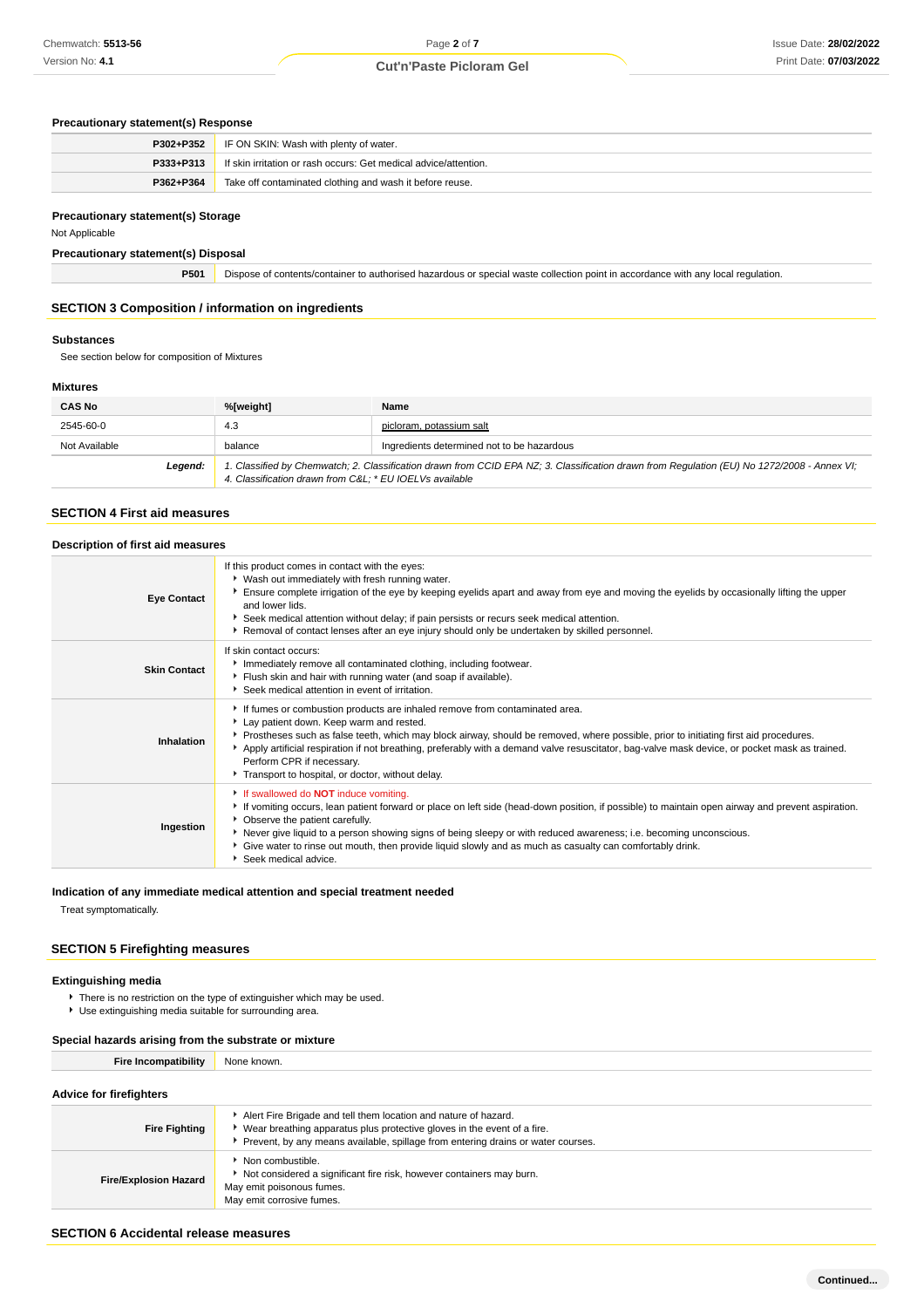**Personal precautions, protective equipment and emergency procedures**

See section 8

### **Environmental precautions**

See section 12

### **Methods and material for containment and cleaning up**

| <b>Minor Spills</b> | Clean up all spills immediately.<br>Avoid contact with skin and eyes.<br>▶ Wear impervious gloves and safety goggles. |
|---------------------|-----------------------------------------------------------------------------------------------------------------------|
| <b>Major Spills</b> | Minor hazard.<br>Clear area of personnel.<br>Alert Fire Brigade and tell them location and nature of hazard.          |

Personal Protective Equipment advice is contained in Section 8 of the SDS.

## **SECTION 7 Handling and storage**

#### **Precautions for safe handling Safe handling** Avoid all personal contact, including inhalation. Wear protective clothing when risk of exposure occurs. Use in a well-ventilated area. **Other information** Store in original containers. Keep containers securely sealed. Store in a cool, dry, well-ventilated area.

### **Conditions for safe storage, including any incompatibilities**

| Suitable container      | * Polyethylene or polypropylene container.<br>Packing as recommended by manufacturer.<br>Check all containers are clearly labelled and free from leaks. |
|-------------------------|---------------------------------------------------------------------------------------------------------------------------------------------------------|
| Storage incompatibility | None known                                                                                                                                              |

### **SECTION 8 Exposure controls / personal protection**

### **Control parameters**

# **Occupational Exposure Limits (OEL)**

#### **INGREDIENT DATA** I

Not Available

### **Emergency Limits**

| Ingredient                           | TEEL-1                                   | TEEL-2        |                                         | TEEL-3        |
|--------------------------------------|------------------------------------------|---------------|-----------------------------------------|---------------|
| Cut'n'Paste Picloram Gel             | Not Available                            | Not Available |                                         | Not Available |
|                                      |                                          |               |                                         |               |
| Ingredient                           | <b>Original IDLH</b>                     |               | <b>Revised IDLH</b>                     |               |
| picloram, potassium salt             | Not Available                            |               | Not Available                           |               |
| <b>Occupational Exposure Banding</b> |                                          |               |                                         |               |
| Ingredient                           | <b>Occupational Exposure Band Rating</b> |               | <b>Occupational Exposure Band Limit</b> |               |

| <b>Inarealent</b>        | Occupational Exposure Band Rating                                                                                                                                                                                                                                                                                                                                        | Occupational Exposure Band Limit |
|--------------------------|--------------------------------------------------------------------------------------------------------------------------------------------------------------------------------------------------------------------------------------------------------------------------------------------------------------------------------------------------------------------------|----------------------------------|
| picloram, potassium salt |                                                                                                                                                                                                                                                                                                                                                                          | $\leq$ 0.01 mg/m <sup>3</sup>    |
| Notes:                   | Occupational exposure banding is a process of assigning chemicals into specific categories or bands based on a chemical's potency and the<br>adverse health outcomes associated with exposure. The output of this process is an occupational exposure band (OEB), which corresponds to a<br>range of exposure concentrations that are expected to protect worker health. |                                  |

### **Exposure controls**

| Appropriate engineering<br>controls | Engineering controls are used to remove a hazard or place a barrier between the worker and the hazard. Well-designed engineering controls can<br>be highly effective in protecting workers and will typically be independent of worker interactions to provide this high level of protection.<br>The basic types of engineering controls are:<br>Process controls which involve changing the way a job activity or process is done to reduce the risk. |  |
|-------------------------------------|--------------------------------------------------------------------------------------------------------------------------------------------------------------------------------------------------------------------------------------------------------------------------------------------------------------------------------------------------------------------------------------------------------------------------------------------------------|--|
| <b>Personal protection</b>          | <b>THE STATE</b>                                                                                                                                                                                                                                                                                                                                                                                                                                       |  |
| Eye and face protection             | Safety glasses with side shields.<br>Chemical goggles.<br>Contact lenses may pose a special hazard; soft contact lenses may absorb and concentrate irritants.                                                                                                                                                                                                                                                                                          |  |
| <b>Skin protection</b>              | See Hand protection below                                                                                                                                                                                                                                                                                                                                                                                                                              |  |
| Hands/feet protection               | ▶ Wear chemical protective gloves, e.g. PVC.<br>• Wear safety footwear or safety gumboots, e.g. Rubber                                                                                                                                                                                                                                                                                                                                                 |  |
| <b>Body protection</b>              | See Other protection below                                                                                                                                                                                                                                                                                                                                                                                                                             |  |

**Continued...**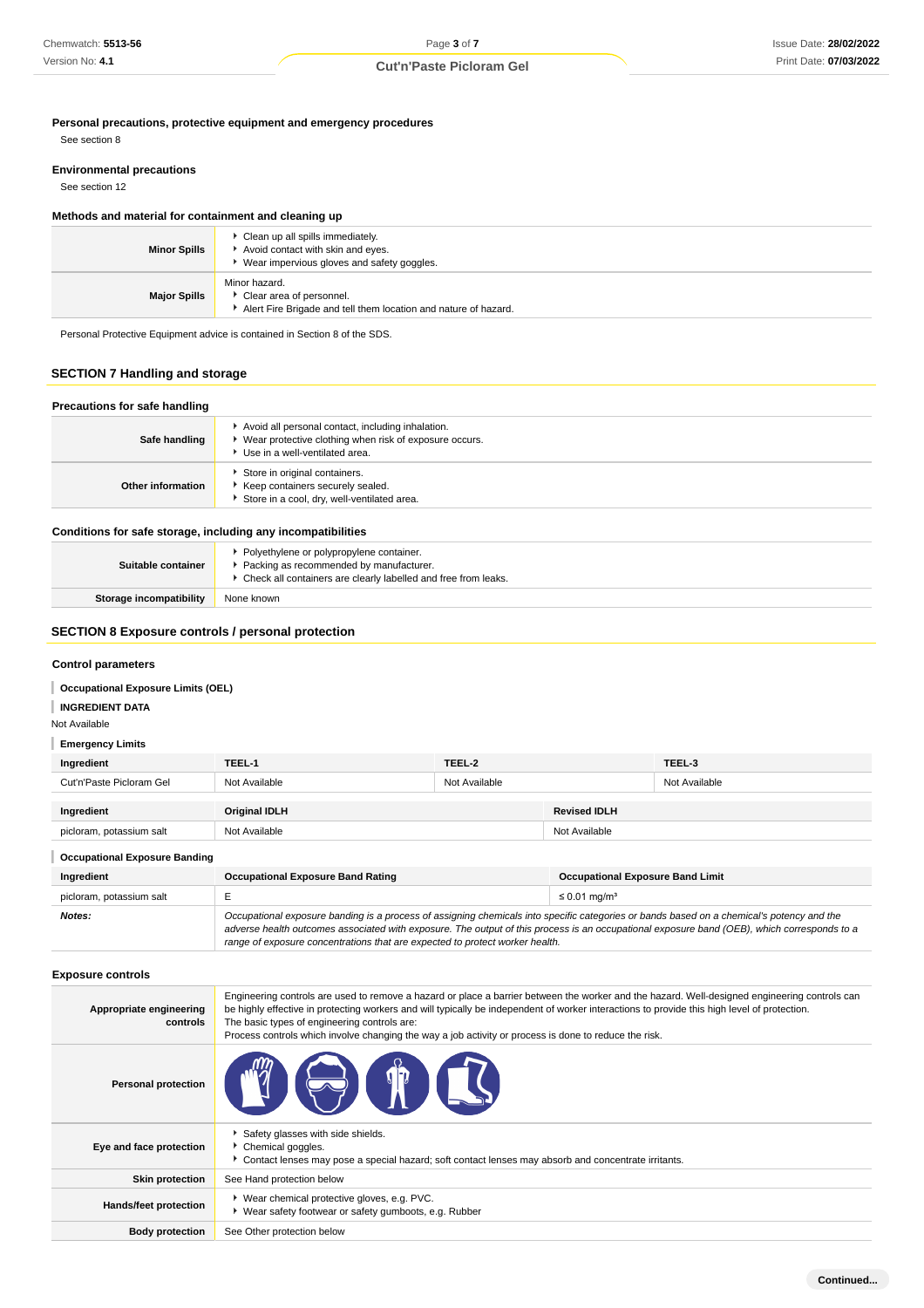# Page **4** of **7**

# **Cut'n'Paste Picloram Gel**

**Other protection** Overalls. ● P.V.C apron.

**Barrier cream.** 

# **SECTION 9 Physical and chemical properties**

# **Information on basic physical and chemical properties**

| Appearance                                        | Opaque gel with slight chemical odour; mixes with water. |                                            |                |
|---------------------------------------------------|----------------------------------------------------------|--------------------------------------------|----------------|
|                                                   |                                                          |                                            |                |
| <b>Physical state</b>                             | Gel                                                      | Relative density (Water = 1)               | $-1.03$        |
| Odour                                             | Not Available                                            | Partition coefficient n-octanol<br>/ water | Not Available  |
| <b>Odour threshold</b>                            | Not Available                                            | Auto-ignition temperature (°C)             | Not Applicable |
| pH (as supplied)                                  | $8 - 11$                                                 | <b>Decomposition temperature</b>           | Not Available  |
| Melting point / freezing point<br>$(^{\circ}C)$   | Not Available                                            | <b>Viscosity (cSt)</b>                     | Not Available  |
| Initial boiling point and boiling<br>range $(°C)$ | Not Available                                            | Molecular weight (g/mol)                   | Not Applicable |
| Flash point (°C)                                  | Not Applicable                                           | <b>Taste</b>                               | Not Available  |
| <b>Evaporation rate</b>                           | Not Available                                            | <b>Explosive properties</b>                | Not Available  |
| Flammability                                      | Not Applicable                                           | <b>Oxidising properties</b>                | Not Available  |
| Upper Explosive Limit (%)                         | Not Applicable                                           | Surface Tension (dyn/cm or<br>$mN/m$ )     | Not Available  |
| Lower Explosive Limit (%)                         | Not Applicable                                           | <b>Volatile Component (%vol)</b>           | Not Available  |
| Vapour pressure (kPa)                             | Not Available                                            | Gas group                                  | Not Available  |
| Solubility in water                               | Miscible                                                 | pH as a solution (Not<br>Available%)       | Not Available  |
| Vapour density (Air = 1)                          | Not Available                                            | VOC g/L                                    | Not Available  |

# **SECTION 10 Stability and reactivity**

| Reactivity                            | See section 7                                                             |
|---------------------------------------|---------------------------------------------------------------------------|
| <b>Chemical stability</b>             | Product is considered stable and hazardous polymerisation will not occur. |
| Possibility of hazardous<br>reactions | See section 7                                                             |
| <b>Conditions to avoid</b>            | See section 7                                                             |
| Incompatible materials                | See section 7                                                             |
| Hazardous decomposition<br>products   | See section 5                                                             |

## **SECTION 11 Toxicological information**

### **Information on toxicological effects**

| Inhaled                  | There is some evidence to suggest that the material can cause respiratory irritation in some persons. The body's response to such irritation can<br>cause further lung damage.                                                                                                                                                                                                                                                                                                                                                                                                                                                                   |                   |  |
|--------------------------|--------------------------------------------------------------------------------------------------------------------------------------------------------------------------------------------------------------------------------------------------------------------------------------------------------------------------------------------------------------------------------------------------------------------------------------------------------------------------------------------------------------------------------------------------------------------------------------------------------------------------------------------------|-------------------|--|
| Ingestion                | The material has NOT been classified by EC Directives or other classification systems as "harmful by ingestion". This is because of the lack of<br>corroborating animal or human evidence.<br>This substance may produce depression, weakness, inco-ordination, tremors and convulsions before death. Repeated exposure to low/moderate<br>doses may cause increased liver and kidney weight and slight reduction in body weight. Lesions may appear on the liver and kidney.                                                                                                                                                                    |                   |  |
| <b>Skin Contact</b>      | There is some evidence to suggest that this material can cause inflammation of the skin on contact in some persons.<br>The material may accentuate any pre-existing dermatitis condition<br>Open cuts, abraded or irritated skin should not be exposed to this material<br>Entry into the blood-stream, through, for example, cuts, abrasions or lesions, may produce systemic injury with harmful effects. Examine the skin<br>prior to the use of the material and ensure that any external damage is suitably protected.                                                                                                                      |                   |  |
| Eye                      | Although the liquid is not thought to be an irritant (as classified by EC Directives), direct contact with the eye may produce transient discomfort<br>characterised by tearing or conjunctival redness (as with windburn).                                                                                                                                                                                                                                                                                                                                                                                                                      |                   |  |
| <b>Chronic</b>           | Skin contact with the material is more likely to cause a sensitisation reaction in some persons compared to the general population.<br>There has been some concern that this material can cause cancer or mutations but there is not enough data to make an assessment.<br>Substance accumulation, in the human body, may occur and may cause some concern following repeated or long-term occupational exposure.<br>Repeated exposure to high amounts of picloram may cause liver effects. Animal testing has shown that exposure for long periods may potentially<br>increase tumours of the liver, pituitary gland, adrenal gland and spleen. |                   |  |
|                          |                                                                                                                                                                                                                                                                                                                                                                                                                                                                                                                                                                                                                                                  |                   |  |
| Cut'n'Paste Picloram Gel | <b>TOXICITY</b>                                                                                                                                                                                                                                                                                                                                                                                                                                                                                                                                                                                                                                  | <b>IRRITATION</b> |  |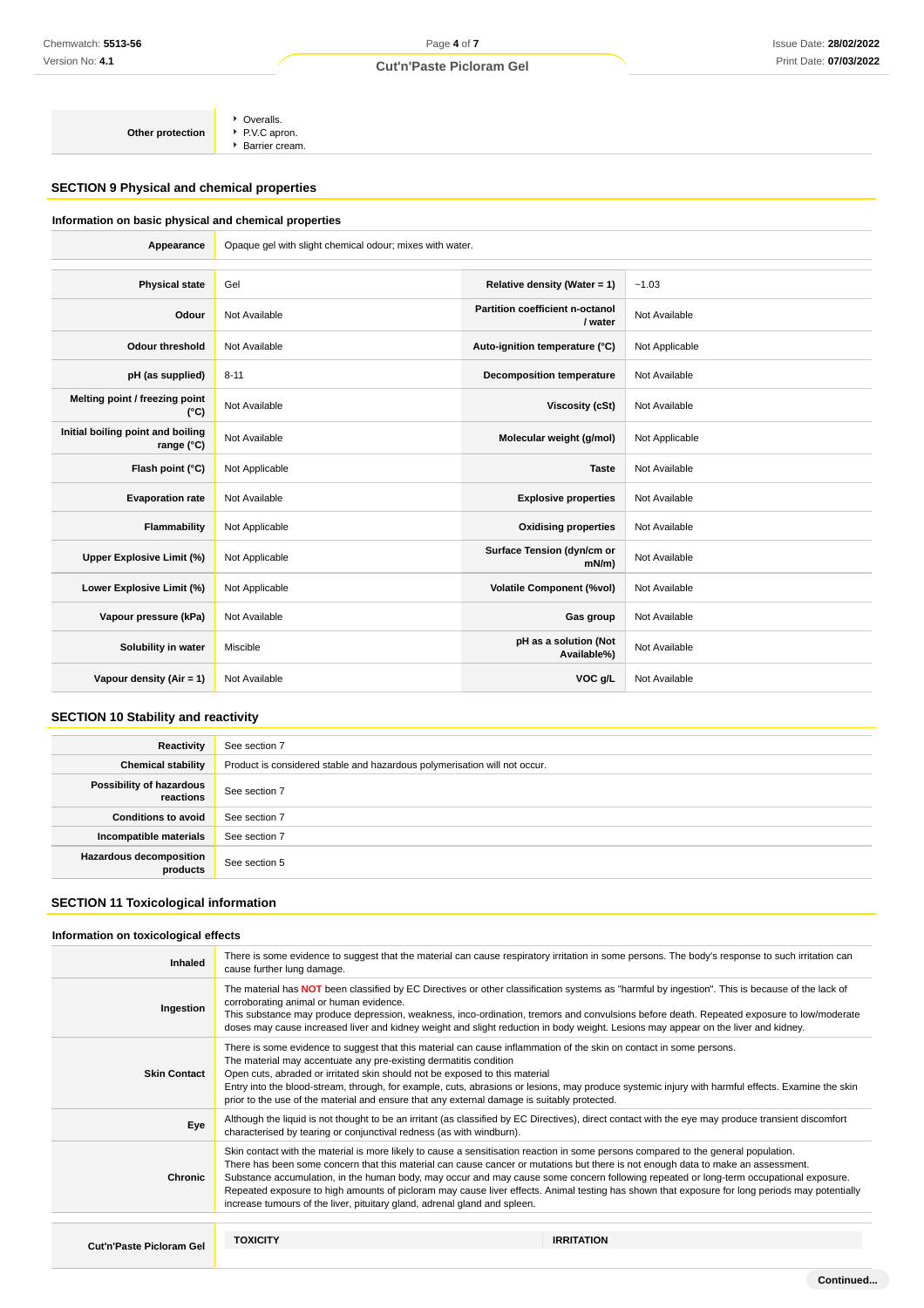|                                             | Not Available                                                                                                                                                                                                                                                                                                                                                                                                                                                                                                                                  | Not Available                   |                                                                                                                                                                     |
|---------------------------------------------|------------------------------------------------------------------------------------------------------------------------------------------------------------------------------------------------------------------------------------------------------------------------------------------------------------------------------------------------------------------------------------------------------------------------------------------------------------------------------------------------------------------------------------------------|---------------------------------|---------------------------------------------------------------------------------------------------------------------------------------------------------------------|
|                                             | <b>TOXICITY</b><br><b>IRRITATION</b>                                                                                                                                                                                                                                                                                                                                                                                                                                                                                                           |                                 |                                                                                                                                                                     |
| picloram, potassium salt                    | Oral (Rat) LD50; 686 mg/kg <sup>[2]</sup>                                                                                                                                                                                                                                                                                                                                                                                                                                                                                                      | Not Available                   |                                                                                                                                                                     |
| Legend:                                     | 1. Value obtained from Europe ECHA Registered Substances - Acute toxicity 2.* Value obtained from manufacturer's SDS. Unless otherwise<br>specified data extracted from RTECS - Register of Toxic Effect of chemical Substances                                                                                                                                                                                                                                                                                                                |                                 |                                                                                                                                                                     |
|                                             |                                                                                                                                                                                                                                                                                                                                                                                                                                                                                                                                                |                                 |                                                                                                                                                                     |
| PICLORAM, POTASSIUM<br><b>SALT</b>          | Picloram is absorbed rapidly after oral ingestion and minimally through the skin. It may cause mild skin irritation. Symptoms of acute exposure<br>are difficult to characterise.<br>The material may produce moderate eye irritation leading to inflammation. Repeated or prolonged exposure to irritants may produce<br>conjunctivitis.<br>The material may cause skin irritation after prolonged or repeated exposure and may produce on contact skin redness, swelling, the production of<br>vesicles, scaling and thickening of the skin. |                                 |                                                                                                                                                                     |
| <b>Acute Toxicity</b>                       | ×                                                                                                                                                                                                                                                                                                                                                                                                                                                                                                                                              | Carcinogenicity                 | ×                                                                                                                                                                   |
| <b>Skin Irritation/Corrosion</b>            | ×                                                                                                                                                                                                                                                                                                                                                                                                                                                                                                                                              | Reproductivity                  | ×                                                                                                                                                                   |
| <b>Serious Eye Damage/Irritation</b>        | ×                                                                                                                                                                                                                                                                                                                                                                                                                                                                                                                                              | <b>STOT - Single Exposure</b>   | ×                                                                                                                                                                   |
| <b>Respiratory or Skin</b><br>sensitisation | $\checkmark$                                                                                                                                                                                                                                                                                                                                                                                                                                                                                                                                   | <b>STOT - Repeated Exposure</b> | ×                                                                                                                                                                   |
| <b>Mutagenicity</b>                         | ×                                                                                                                                                                                                                                                                                                                                                                                                                                                                                                                                              | <b>Aspiration Hazard</b>        | ×                                                                                                                                                                   |
|                                             |                                                                                                                                                                                                                                                                                                                                                                                                                                                                                                                                                | Legend:                         | $\blacktriangleright$ - Data either not available or does not fill the criteria for classification<br>$\blacktriangleright$ - Data available to make classification |

## **SECTION 12 Ecological information**

|                          | Endpoint                                                                                                                                                                           | <b>Test Duration (hr)</b> | <b>Species</b> | Value<br>Source                      |
|--------------------------|------------------------------------------------------------------------------------------------------------------------------------------------------------------------------------|---------------------------|----------------|--------------------------------------|
| Cut'n'Paste Picloram Gel | Not<br>Available                                                                                                                                                                   | Not Available             | Not Available  | Not<br>Not<br>Available<br>Available |
| picloram, potassium salt | Endpoint                                                                                                                                                                           | <b>Test Duration (hr)</b> | <b>Species</b> | Value<br>Source                      |
|                          | <b>LC50</b>                                                                                                                                                                        | 96h                       | <b>Fish</b>    | 4<br>10-68mg/l                       |
|                          | EC50                                                                                                                                                                               | 48h                       | Crustacea      | 63-75mg/L<br>$\overline{4}$          |
|                          | NOEC(ECx)                                                                                                                                                                          | 720h                      | Fish           | 0.6 <sub>mq</sub> /I<br>4            |
| Legend:                  | Extracted from 1. IUCLID Toxicity Data 2. Europe ECHA Registered Substances - Ecotoxicological Information - Aquatic Toxicity 4. US EPA,                                           |                           |                |                                      |
|                          | Ecotox database - Aquatic Toxicity Data 5. ECETOC Aquatic Hazard Assessment Data 6. NITE (Japan) - Bioconcentration Data 7. METI (Japan)<br>- Bioconcentration Data 8. Vendor Data |                           |                |                                      |

# **DO NOT** discharge into sewer or waterways.

### **Persistence and degradability**

| Ingredient                       | Persistence: Water/Soil               | Persistence: Air                      |
|----------------------------------|---------------------------------------|---------------------------------------|
|                                  | No Data available for all ingredients | No Data available for all ingredients |
|                                  |                                       |                                       |
| <b>Bioaccumulative potential</b> |                                       |                                       |
| Ingredient                       | <b>Bioaccumulation</b>                |                                       |
|                                  | No Data available for all ingredients |                                       |
|                                  |                                       |                                       |
| Mobility in soil                 |                                       |                                       |
| Ingredient                       | <b>Mobility</b>                       |                                       |
|                                  | No Data available for all ingredients |                                       |

### **SECTION 13 Disposal considerations**

#### **Waste treatment methods**

| Consult State Land Waste Management Authority for disposal.<br>Product / Packaging disposal<br>Bury residue in an authorised landfill. |
|----------------------------------------------------------------------------------------------------------------------------------------|
|----------------------------------------------------------------------------------------------------------------------------------------|

Ensure that the hazardous substance is disposed in accordance with the Hazardous Substances (Disposal) Notice 2017

### **Disposal Requirements**

Packages that have been in direct contact with the hazardous substance must be only disposed if the hazardous substance was appropriately removed and cleaned out from the package. The package must be disposed according to the manufacturer's directions taking into account the material it is made of. Packages which hazardous content have been appropriately treated and removed may be recycled.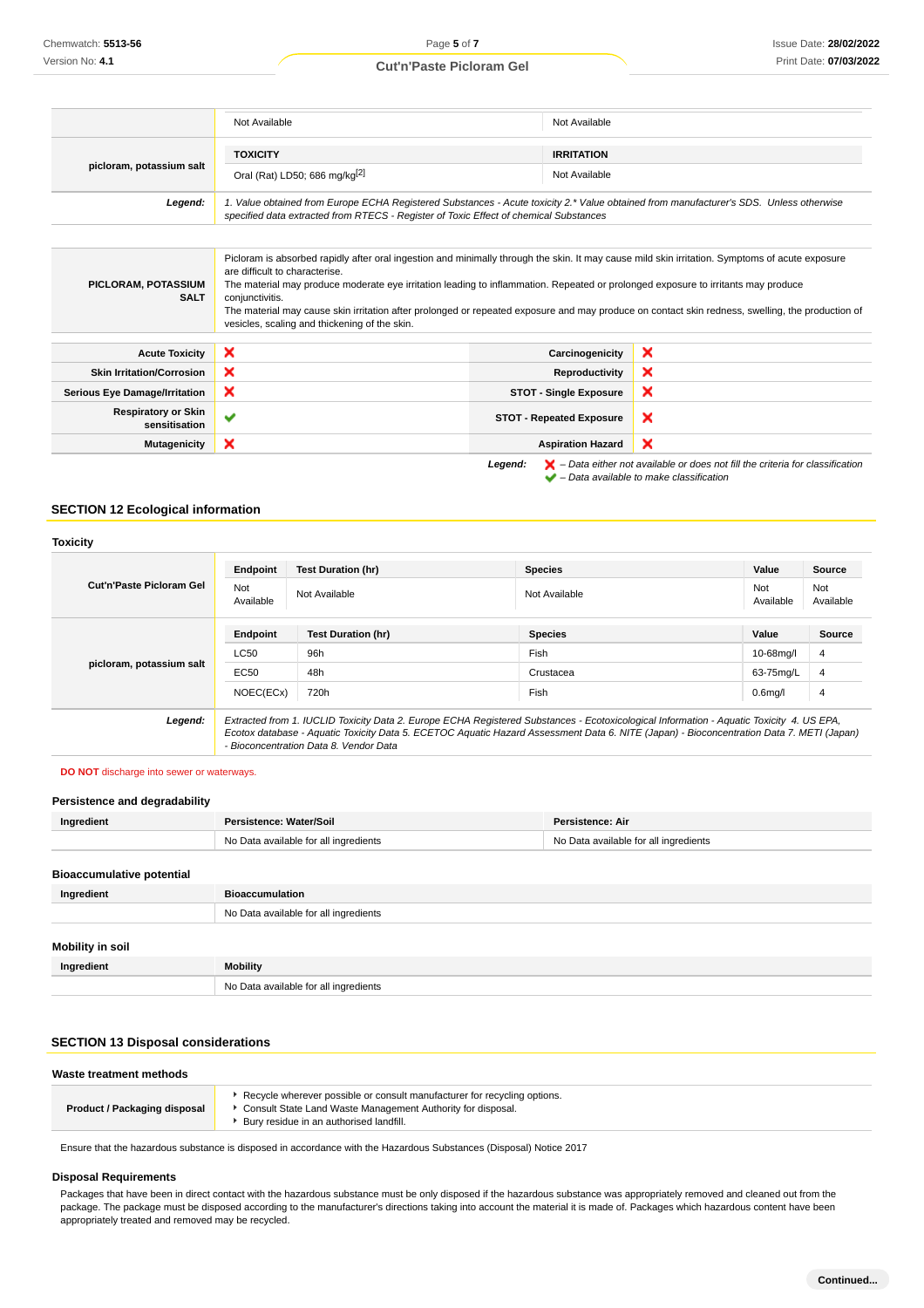# Page **6** of **7 Cut'n'Paste Picloram Gel**

### **SECTION 14 Transport information**

| <b>Labels Required</b>  |                |  |
|-------------------------|----------------|--|
| <b>Marine Pollutant</b> | <b>NO</b>      |  |
| <b>HAZCHEM</b>          | Not Applicable |  |

### **Land transport (UN): NOT REGULATED FOR TRANSPORT OF DANGEROUS GOODS**

### **Air transport (ICAO-IATA / DGR): NOT REGULATED FOR TRANSPORT OF DANGEROUS GOODS**

### **Sea transport (IMDG-Code / GGVSee): NOT REGULATED FOR TRANSPORT OF DANGEROUS GOODS**

**Transport in bulk according to Annex II of MARPOL and the IBC code**

#### Not Applicable

### **Transport in bulk in accordance with MARPOL Annex V and the IMSBC Code**

| <b>Product name</b>      | Group         |
|--------------------------|---------------|
| picloram, potassium salt | Not Available |

| Transport in bulk in accordance with the ICG Code |               |  |
|---------------------------------------------------|---------------|--|
| <b>Product name</b>                               | Ship Type     |  |
| picloram, potassium salt                          | Not Available |  |

# **SECTION 15 Regulatory information**

### **Safety, health and environmental regulations / legislation specific for the substance or mixture**

This substance is to be managed using the conditions specified in an applicable Group Standard

| <b>HSR Number</b> | <b>Group Standard</b> |
|-------------------|-----------------------|
| HSR101073<br>.    | Not Available         |

New Zealand Inventory of Chemicals (NZIoC)

Please refer to Section 8 of the SDS for any applicable tolerable exposure limit or Section 12 for environmental exposure limit.

### **picloram, potassium salt is found on the following regulatory lists**

New Zealand Approved Hazardous Substances with controls New Zealand Hazardous Substances and New Organisms (HSNO) Act - Classification of Chemicals

# **Hazardous Substance Location**

Subject to the Health and Safety at Work (Hazardous Substances) Regulations 2017.

| <b>Hazard Class</b> | antities       |
|---------------------|----------------|
| Not Applicable      | Not Applicable |

#### **Certified Handler**

Subject to Part 4 of the Health and Safety at Work (Hazardous Substances) Regulations 2017.

| $n_{\text{max}}$    | ıtıtıe                                |
|---------------------|---------------------------------------|
|                     | .                                     |
| NI∩t<br>$\sim$<br>. | <b>100</b><br>ahle:<br>י שי<br>.<br>. |

Refer Group Standards for further information

### **Maximum quantities of certain hazardous substances permitted on passenger service vehicles**

Subject to Regulation 13.14 of the Health and Safety at Work (Hazardous Substances) Regulations 2017.

| <b>Hazard Class</b> | Gas (aggregate water capacity in mL) | Liquid (L) | Solid (kg) | Maximum quantity per package for each classification |
|---------------------|--------------------------------------|------------|------------|------------------------------------------------------|
| 6.5A or 6.5B        | 120                                  |            |            |                                                      |

### **Tracking Requirements**

Not Applicable

### **National Inventory Status**

| <b>National Inventory</b>                          | <b>Status</b>                 |
|----------------------------------------------------|-------------------------------|
| Australia - AIIC / Australia<br>Non-Industrial Use | Yes                           |
| Canada - DSL                                       | No (picloram, potassium salt) |
| Canada - NDSL                                      | No (picloram, potassium salt) |
| China - IECSC                                      | No (picloram, potassium salt) |
| Europe - EINEC / ELINCS / NLP                      | Yes                           |
| Japan - ENCS                                       | Yes                           |
| Korea - KECI                                       | No (picloram, potassium salt) |
| New Zealand - NZIoC                                | Yes                           |